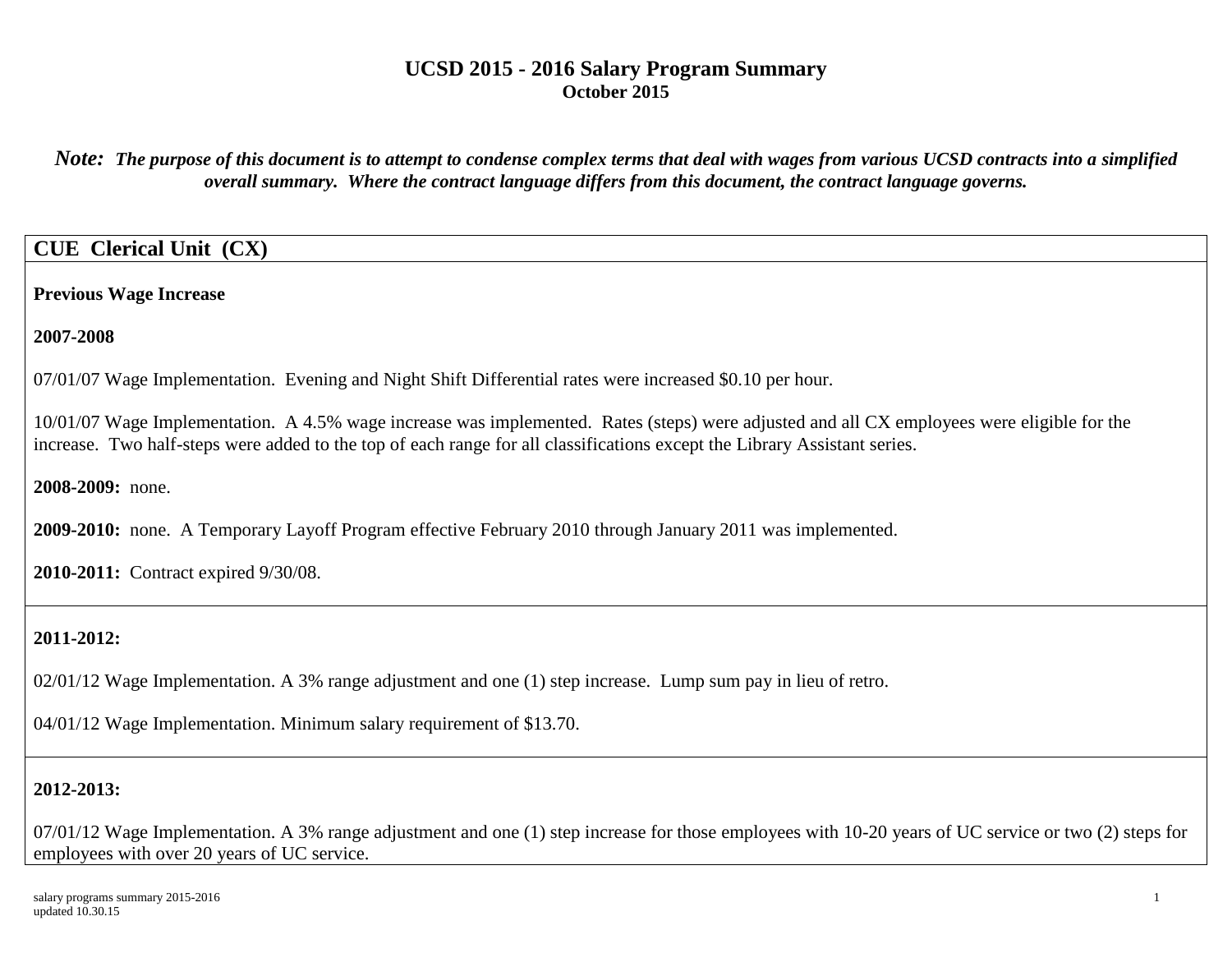04/01/13 Wage Implementation. Minimum salary requirement of \$14.22.

#### **2013-2014:**

07/01/13 Wage Implementation. A 3% range adjustment was implemented for all CX employees in the bargaining unit on the effective date of the compute.

01/01/14 Wage Implementation. One (1) Step Increase was implemented.

### **2014-2015**

07/01/14 Wage Implementation implemented. A 3% range adjustment and one (1) step increase for those employees with 10-20 years of UC service or two (2) steps for employees with over 20 years of UC service.

#### **2015-2016**

07/01/15 Wage Implementation. A 3% range adjustment was implemented for all CX employees in the bargaining unit on the effective date of the compute.

07/01/15 Wage Implementation. One (1) Step Increase was implemented.

# **Link to Collective Bargaining Agreements:**

<http://blink.ucsd.edu/HR/labor/bargaining/agreements/index.html>

(see CX Contract Article 45 Wages)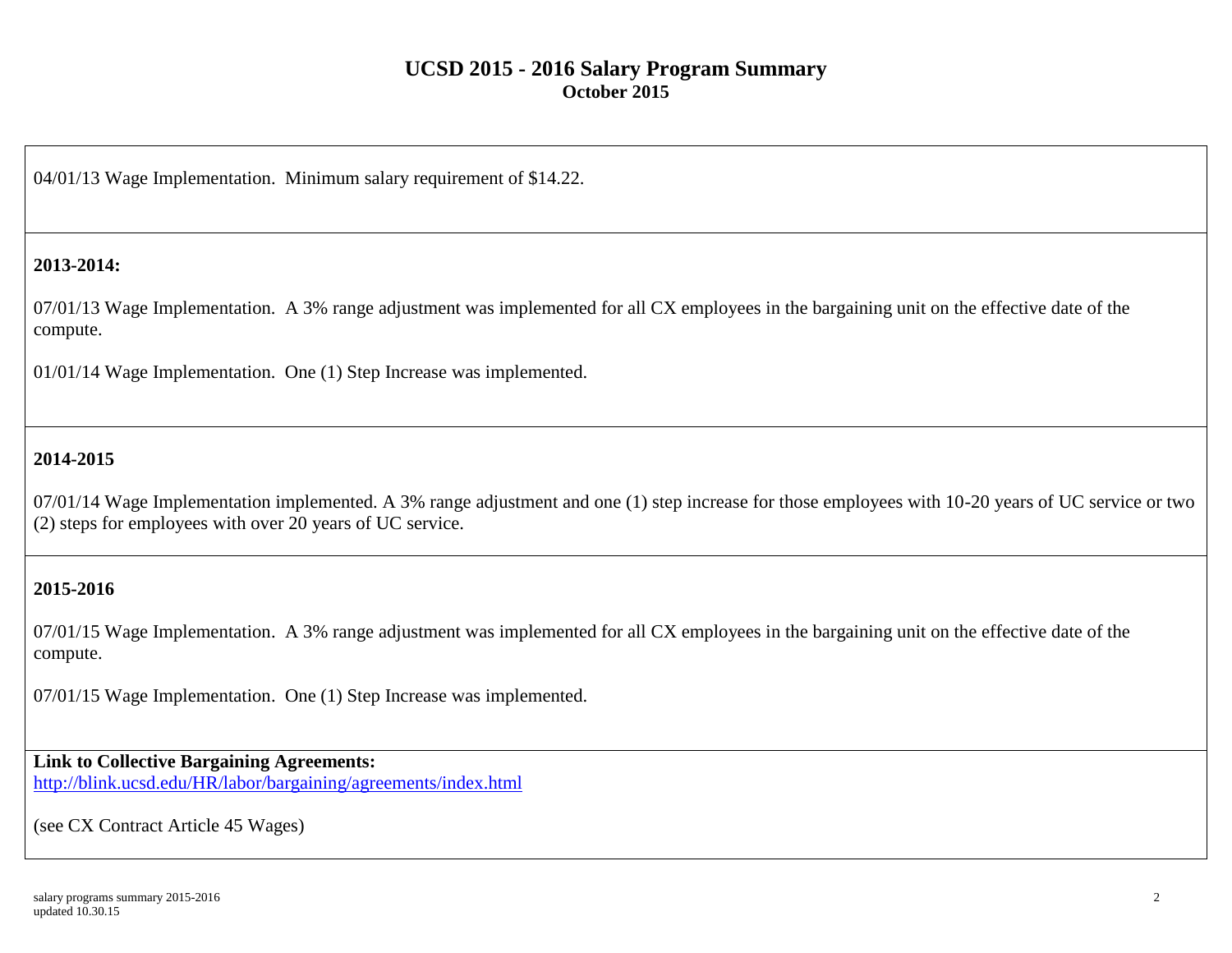# **AFSCME Patient Care Technical Unit (EX)**

#### **Previous Wage Increase**

#### **2009-2010:**

07/01/09 Wage Implementation. A 2.5% wage increase was implemented. Rates (steps) were adjusted and all EX employees were eligible for the increase. Within-range employees received a one-step increase.

01/01/10 Wage Implementation. A 3% wage increase was implemented. Rates (steps) were adjusted and all EX employees were eligible for the increase.

03/01/10 Wage Implementation. EX employees were placed on their final experience-based step.

### **2010-2011:**

07/01/10 Wage Implementation. Within-range employees received a one-step increase.

01/01/11 Wage Implementation. A 3% wage increase to be implemented. Rates (steps) adjusted and all EX employees eligible for the increase. NOT IMPLEMENTED – ON HOLD.

## **2011-2012:**

07/01/11 Wage Implementation. One (1) step increase

11/01/11 Wage Implementation. A 3% range adjustment was implemented. Lump sum payment for the remaining portion of the 3% increase for those employees at, near or above the maximum of the range. Lump sum payment in lieu of retro for period between January 1, 2011 and the last day of the pay period prior to the implementation of the 3% salary range increase.

01/01/12 Wage Implementation. A 3% range adjustment was implemented.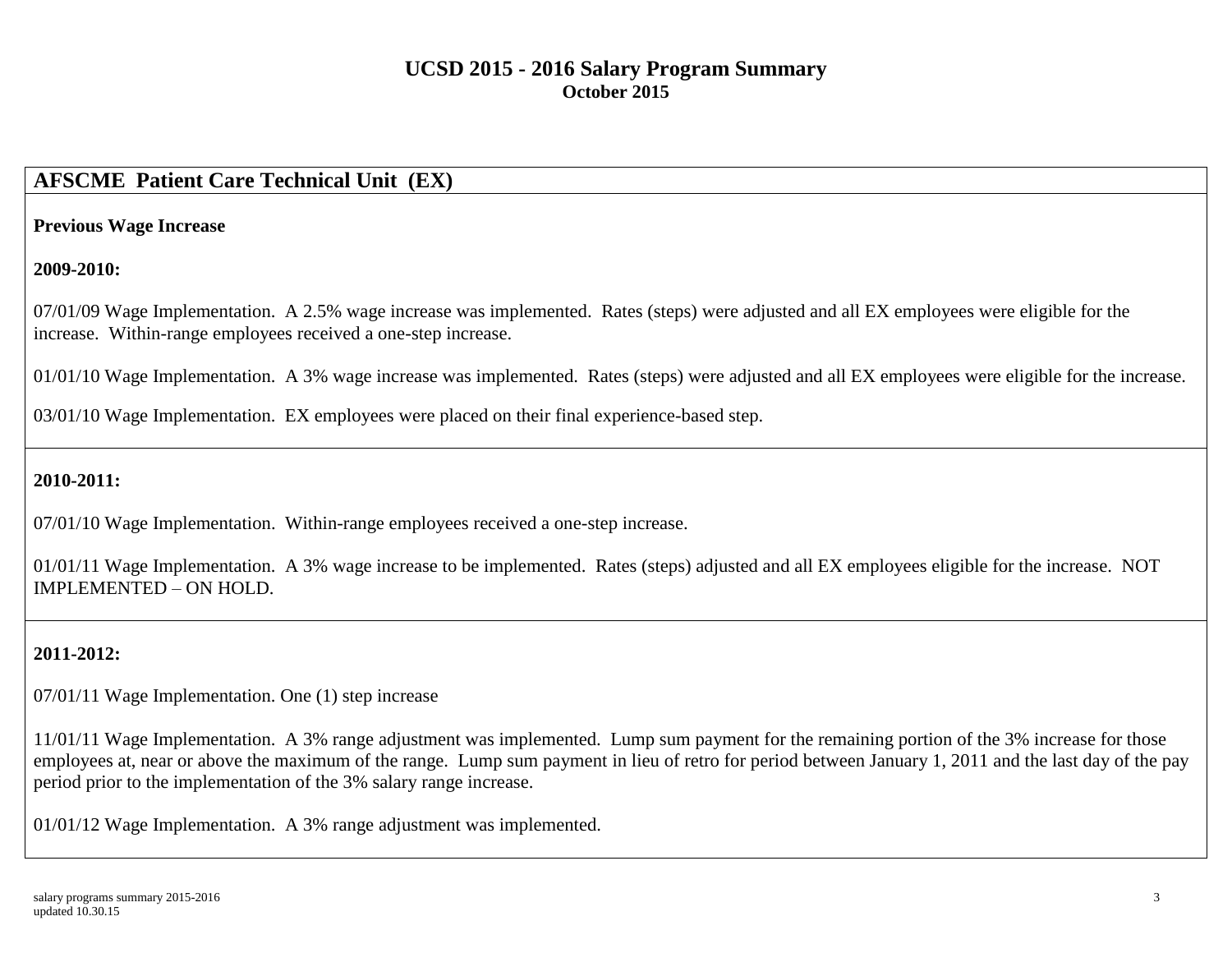## **2012-2013:**

07/01/12 Wage Implementation. One (1) step increase.

10/01/12 Wage Implementation. Minimum salary requirement of \$14.50/hr. Title codes affected are 8905, 8911, 8912, 8993, 9033, 9253, 9254 & 9267. Any employee in the unit at the time of ratification must be paid at least \$15.00/hr.

### **2013-2014:**

07/07/13 Wage Implementation. One (1) step advancement for all EX employees within range and in the bargaining unit on the effective date and the date of the compute will receive step advancement to be implemented.

10/01/13 Wage Implementation. 1.5% range adjustment implemented.

05/11/14 Wage Implementation. 4.5% range adjustment to be implemented. Lump Sum Ratification Signing Bonus – A one-time, non-base building lump sum based on 3% of the actual earnings covering the period of April 1, 2013 through March 31, 2014.

### **2014-2015**

07/06/14 Wage Implementation. One (1) step advancement for all EX employees within range and in the bargaining unit on the effective date and the date of the compute will receive step advancement o be implemented.

05/01/15 Wage Implementation. 4% range adjustment was implemented.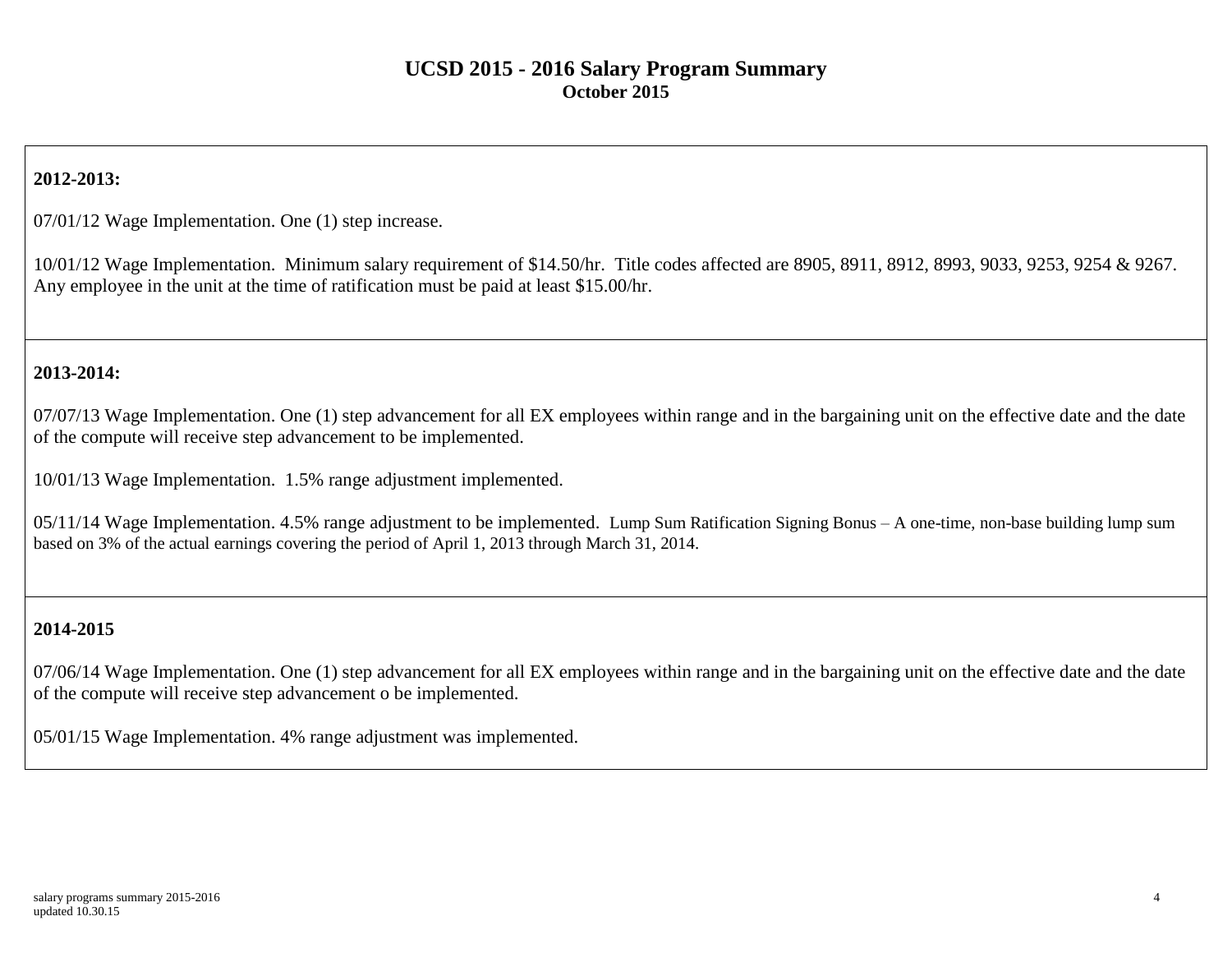### **2015-2016**

04/01/16 Wage Implementation. 4% range adjustment will be implemented.

**Link to Collective Bargaining Agreements:** <http://blink.ucsd.edu/HR/labor/bargaining/agreements/index.html> (see EX Contract Article 42 Wages)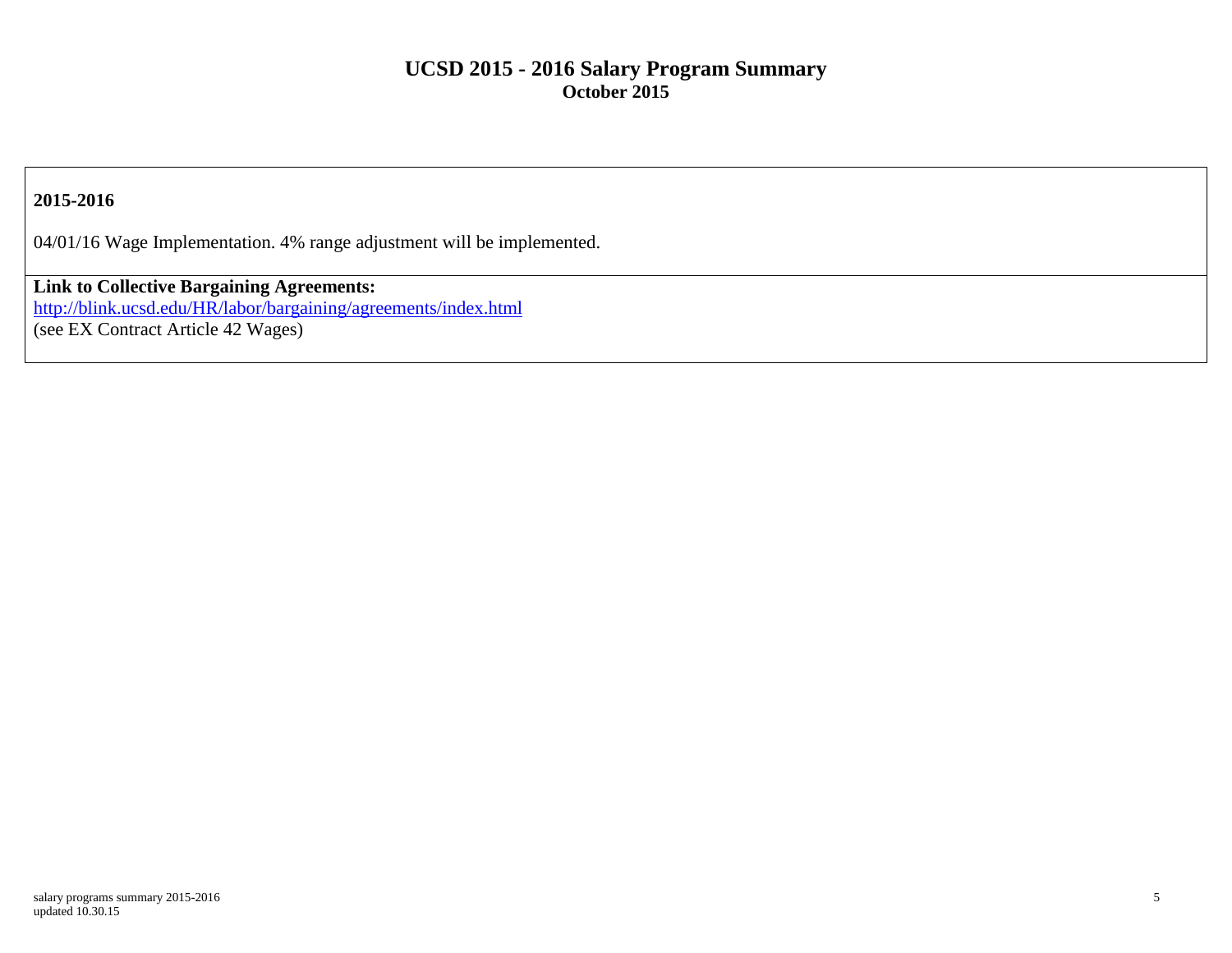# **UPTE Health Care Professional Unit (HX)**

#### **Previous Wage Increase**

### **2008-2009:**

7/1/08 Wage Implementation. Career nonprobationary HX employees received a one-step merit increase, based on satisfactory (solid) or better performance. The first round of experience-based step placement was implemented, and employees were eligible to advance up to two additional steps.

1/1/09 Wage Implementation. HX employees who were below their experience step received a one-step advancement.

6/1/09 Wage Implementation. HX employees were placed on their final experience-based step.

### **2009-2010**: none.

## **2010-2011:**

12/1/10 Wage Implementation. A 2% wage increase was implemented. Rates (steps) were adjusted and all HX employees were eligible for the 2% increase. Career non-probationary employees were also eligible for a step advancement, based on satisfactory (solid) or better performance.

5/1/11 Wage implementation. A 1% wage increase was implemented.

# **2011-2012: -** *ON HOLD UNTIL FURTHER NOTICE FROM UCOP*

7/1/11 A one (1) step increase for non-probationary employees with satisfactory or better rating. Lump sum payment for employees at or above the top step.

1/1/12 Wage Implementation. A 6% wage increase implemented and \$100 stipend per week for eligible exempt employees; \$25 stipend per week for eligible exempt employees. All HX step structures to have 15 steps.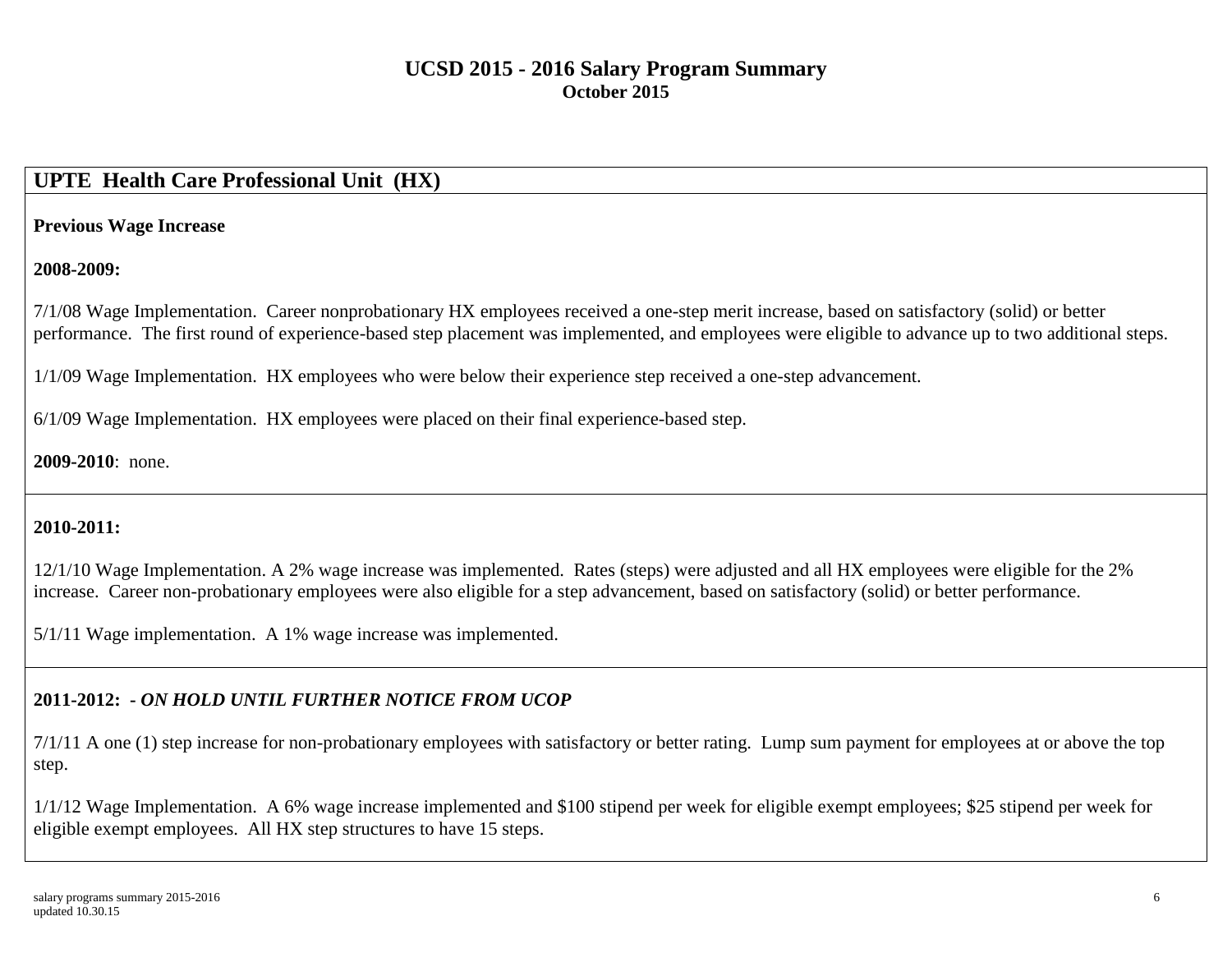### **2012-2013** *ON HOLD UNTIL FURTHER NOTICE FROM UCOP*

1/1/13 Wage Implementation. A 4% wage increase was be implemented.

#### **2013-2014**

1/1/14 Wage Implementation. A 5.5% wage increase was implemented. One (1) Step increased was processed. Lump sum payment for employees at, near or above the maximum of the range for remaining portion of 2% increase. Sr. Dietitians & Dietitians 2 placed on initial step based upon experience.

### **2014-2015**

1/1/15 Wage Implementation. A 2% wage increase range adjustment and one (1) step advancement was implemented.

#### **2015-2016**

1/1/16 Wage Implementation. A 2% wage increase range adjustment and one (1) step advancement will be implemented.

**Link to Collective Bargaining Agreements:**  http://blink.ucsd.edu/HR/labor/bargaining/agreements/index.html

(see HX Contract Article 5 Compensation)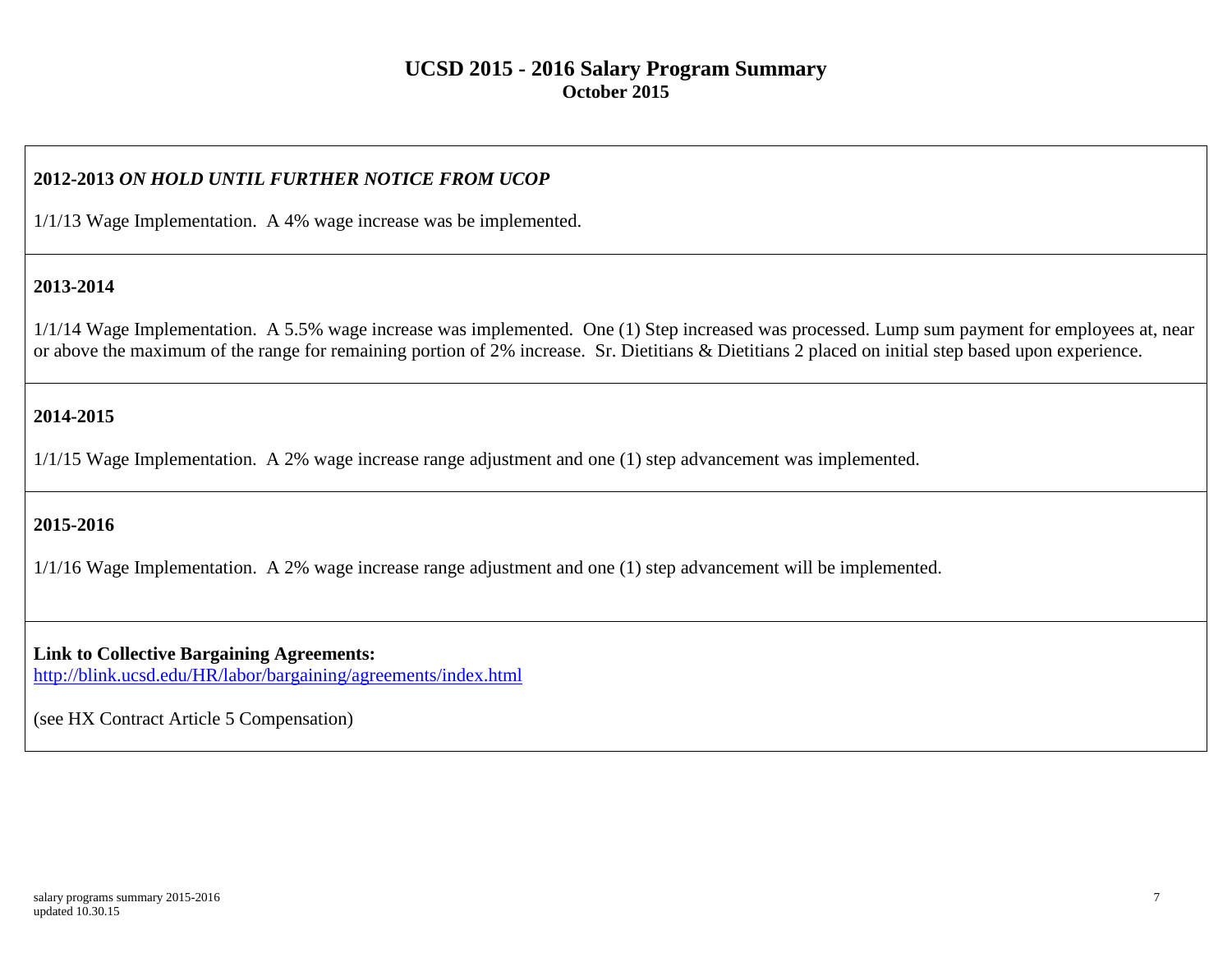# **SETC Skilled Crafts Unit (K6)**

#### **Previous Wage Increase**

#### **2009-2010:**

10/01/09 Wage Implementation. Market equity increases ranging from 2.5% to 3.5% were granted.

### **2010-2011:**

10/01/10 Wage Implementation. A 3% market equity increase was granted.

#### **2011-2012:** None

## **2012-2013:**

07/01/12 Wage Implementation. Merit step increase.

10/01/12 Wage Implementation. A 3% range adjustment to be implemented.

03/01/13 Wage Implementation. A 3% range adjustment to be implemented.

### **2013-2014:**

07/01/13 Wage Implementation. A 3% range adjustment was implemented for all K6 employees who were on payroll on the effective date and date of compute.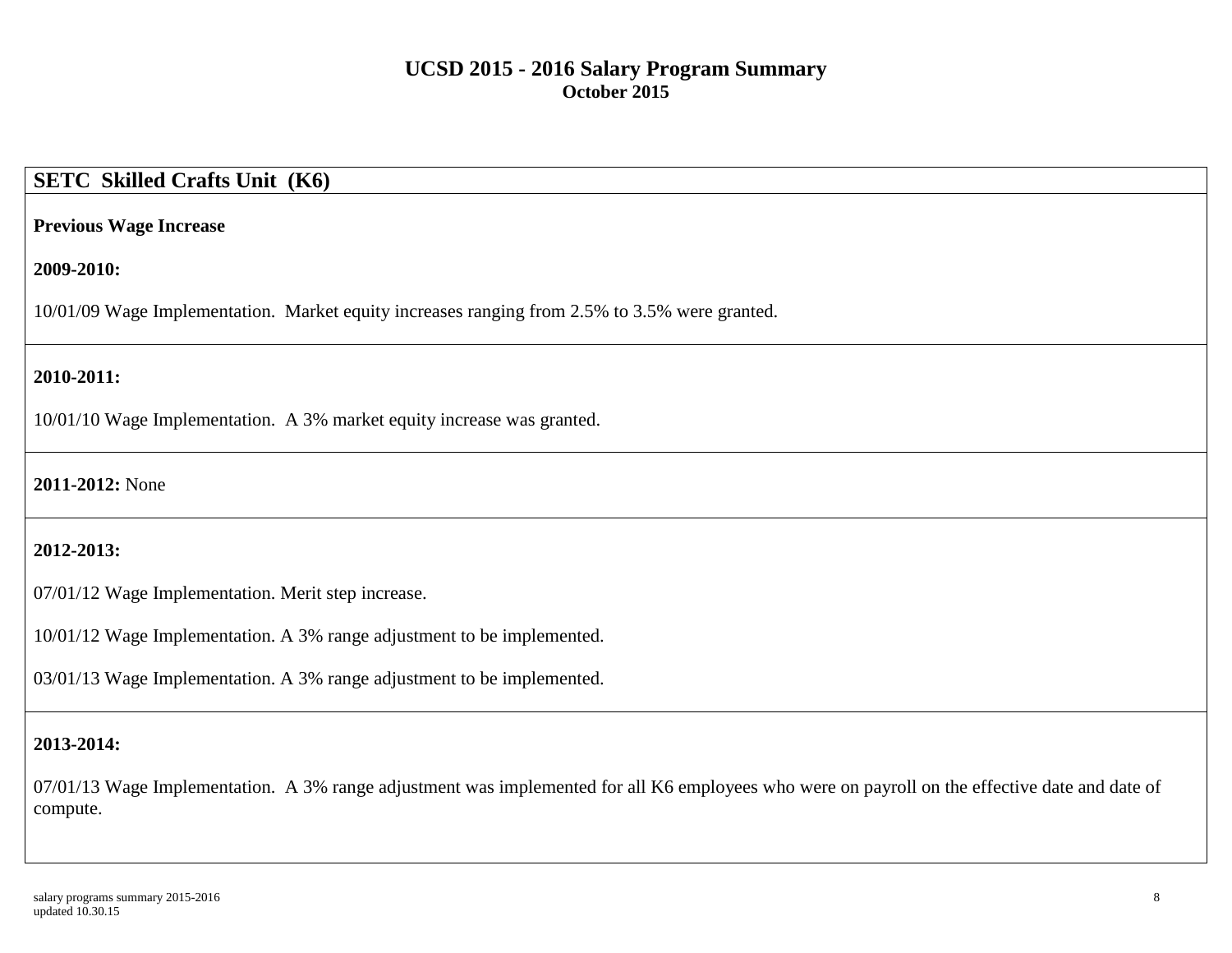### **2014-2015**

**07/01/14** Wage Implementation. A 2.5% range adjustment was implemented for all K6 employees who were on payroll on the effective date and date of compute.

### **2015-2016**

Currently in negotiations.

### **Link to Collective Bargaining Agreements:**

<http://blink.ucsd.edu/HR/labor/bargaining/agreements/index.html> (See K6 Contract Article 43 Wages)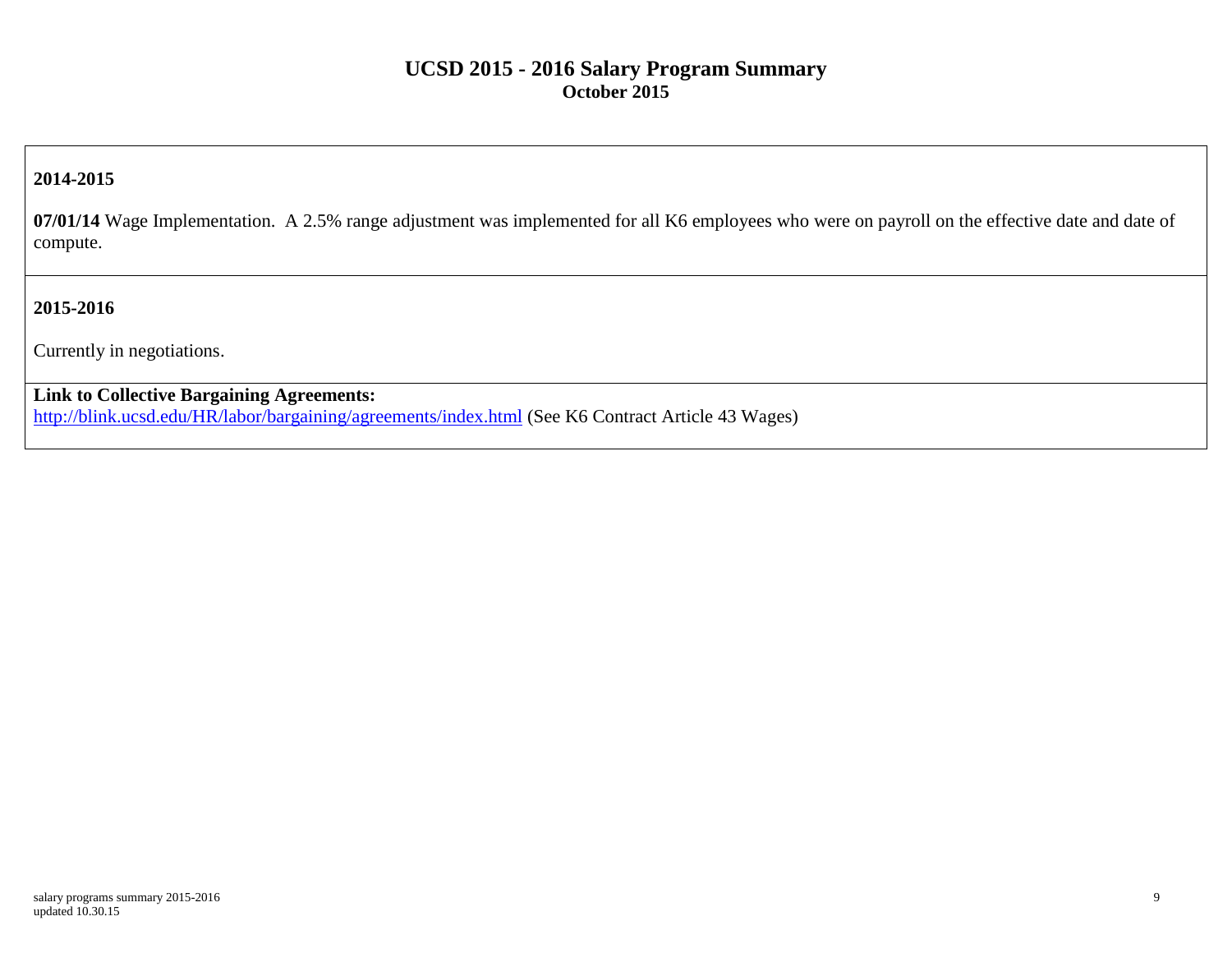## **CNA Nurses Unit (NX)**

#### **Previous Wage Increase**

#### **2009-2010:**

07/01/09 Wage Implementation. A within-range one-step increase was granted to NX employees.

### **2010-2011**:

07/01/10 Wage Implementation. A within-range one-step increase was granted to NX employees.

09/01/10 Wage Implementation. A 2% wage increase was implemented. NX rates (steps) were adjusted and all NX employees will be eligible for the increase.

06/01/11 Wage Implementation. A 3% wage increase was implemented. Night shift differential increased from \$3.85 to \$4.00 per hour

#### **2011-2012:**

07/01/11 One (1) step increase for employees on steps 1-14. Employees at steps 15 and 16 to be reviewed for possible step increase if eligible based on years of UC experience.

02/01/12 Wage Implementation. A 4% wage increase implemented.

#### **2012-2013:**

07/01/12 Wage Implementation. A within range one step increase will be granted to NX employees. Step 18 added to range for nurses with 25 years of experience and 20 years of UC service.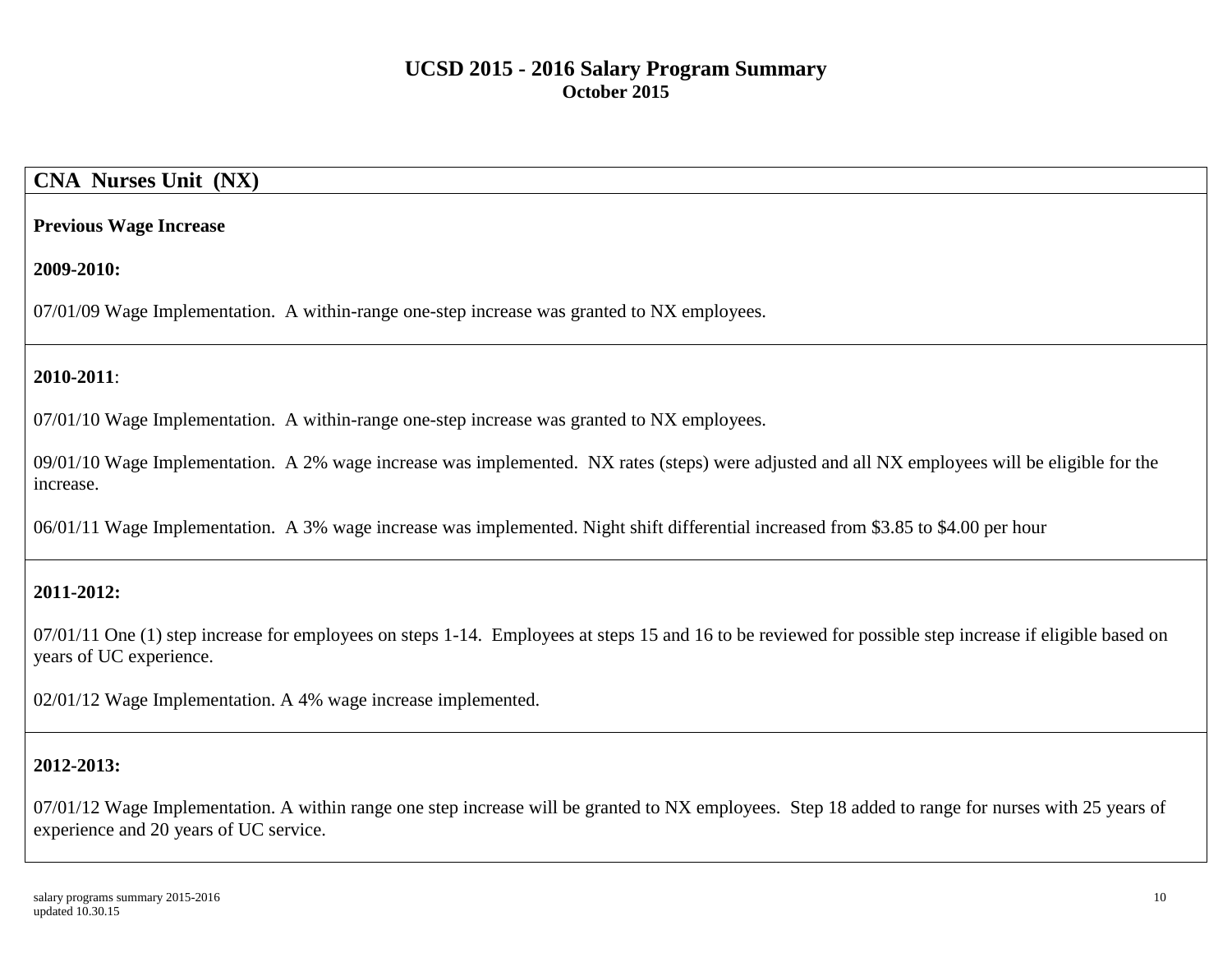02/01/13 Wage Implementation. A 4% wage increase will be implemented.

### **2013-2014:**

07/07/13 Wage Implementation was implemented for all NX on a step structure. One (1) step increase for employees on steps 1-14. Employees at steps 15, 16 and 17 to be reviewed for possible step increase if eligible based on years of UC experience.

01/01/14 Wage Implementation. A 4% wage increase was implemented.

## **2014-2015:**

07/06/14 Wage Implementation was implemented for all NX on a step structure. One (1) step increase for employees on steps 1-14. Employees at steps 15, 16 and 17 to be reviewed for possible step increase if eligible based on years of UC experience.

01/01/15 Wage Implementation. A 4% wage increase will be implemented.

### **2015-2016**

07/01/15 Wage Implementation was implemented for all NX on a step structure. One (1) step increase for employees on steps 1-14. Employees at steps 15, 16 and 17 to be reviewed for possible step increase if eligible based on years of UC experience.

01/01/16 Wage Implementation. A 4% wage increase will be implemented.

#### **Link to Collective Bargaining Agreements:**

<http://blink.ucsd.edu/HR/labor/bargaining/agreements/index.html>

(See NX Contract Article 40 Compensation)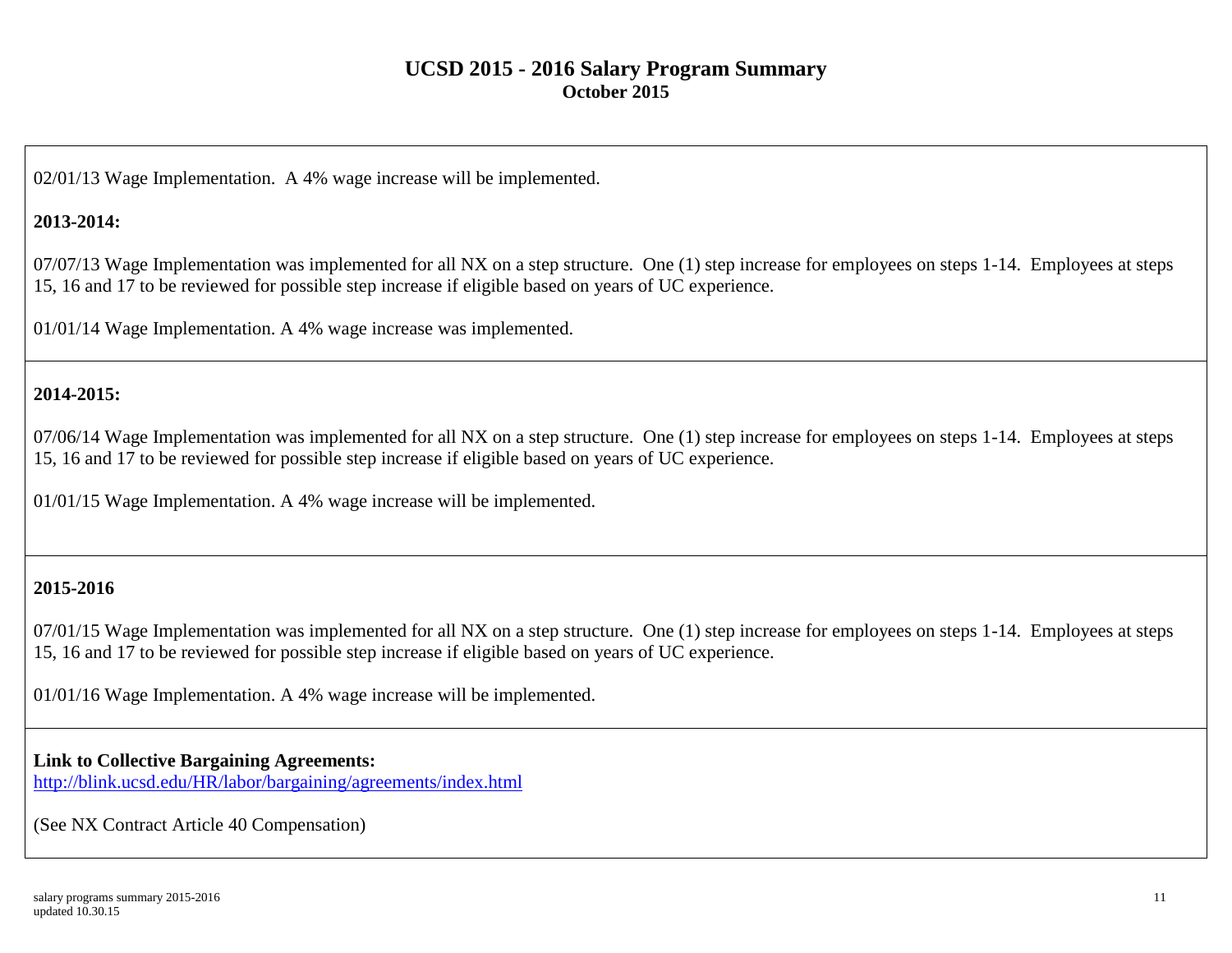# **FUPOA Police Unit (PA)**

#### **Previous Wage Increase**

### **2008-2009:**

10/01/2008 Wage Implementation. An 8% wage increase was implemented. Rates (steps) were adjusted and all PA employees were eligible for the increase. PA employees were eligible for merit step increases, in accordance with the modified merit eligibility rules. A new longevity step was implemented and POST certification pay increased \$50.

**2009-2010:** None

**2010-2011:** Salary increases frozen through 06/30/11.

### **2011-2012:**

07/01/11 lump sum payment of \$100 per month for 15 months for officers who have been at step 5 or above for 12 months or more.

### **2012-2013:** None

### **2013-2014**:

1/10/13 **–** Wage Implementation. A 3% wage increase was implemented. One time lump sum payment that was non base building of \$2500 was also paid.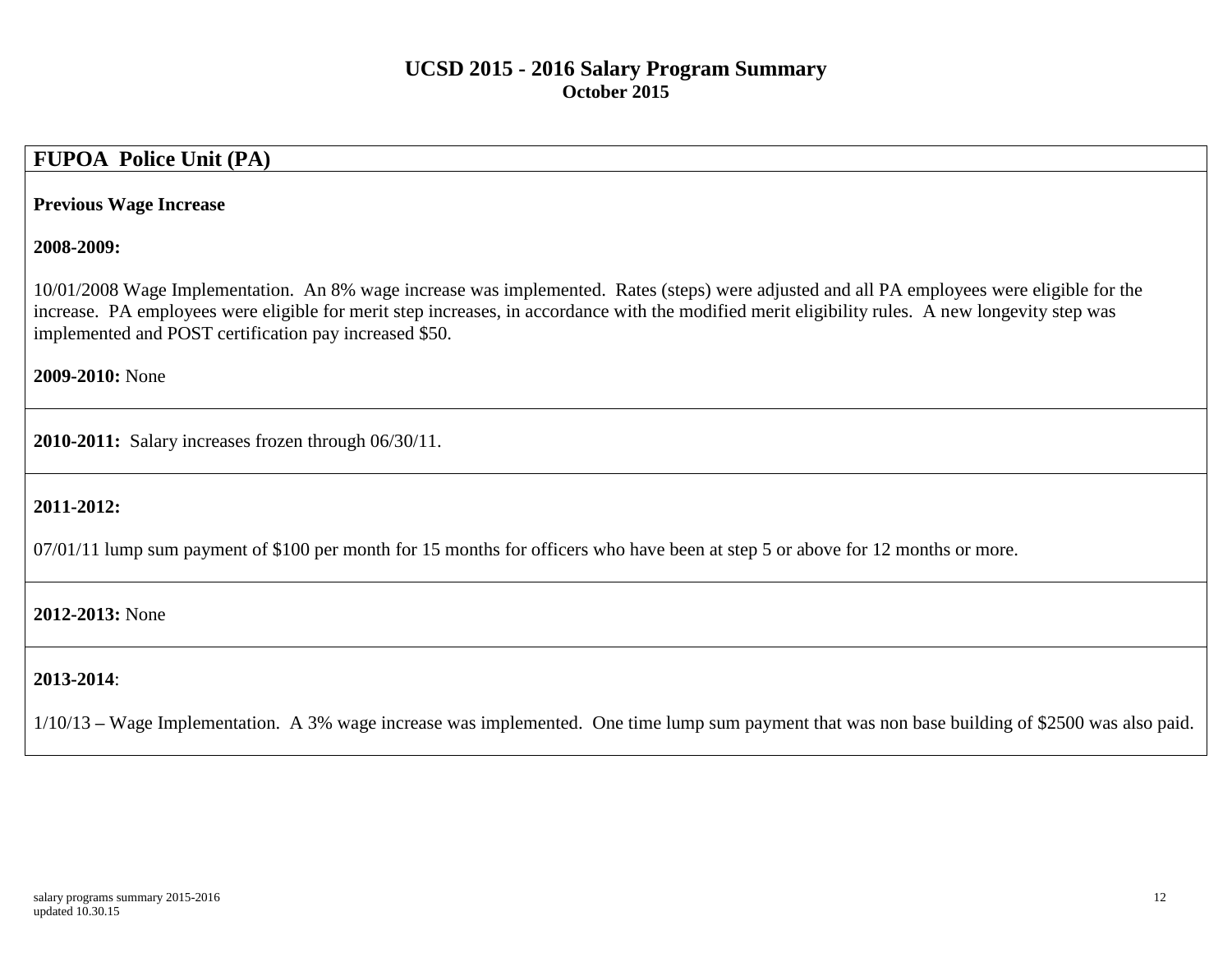### **2014-2015**

.

**06/22/14** – Wage Implementation. 1) A 3% wage increase was implemented. 2) Longevity Step: The collective bargaining agreement provides for a longevity step increase as applicable. Officers shall be eligible for movement to a longevity step 4% above the top step of the Officer pay range contingent upon satisfaction of the following criteria: a) 10 years or more continuous active sworn UC experience; and b) Minimum 1 year at top step with a current satisfactory or better performance evaluation.

#### **2015-2016**

**06/22/15** Wage Implementation. A 3% wage increase was implemented

**Link Collective Bargaining Agreements:** <http://blink.ucsd.edu/HR/labor/bargaining/agreements/index.html>

(see PA Contract Article 30 Wages)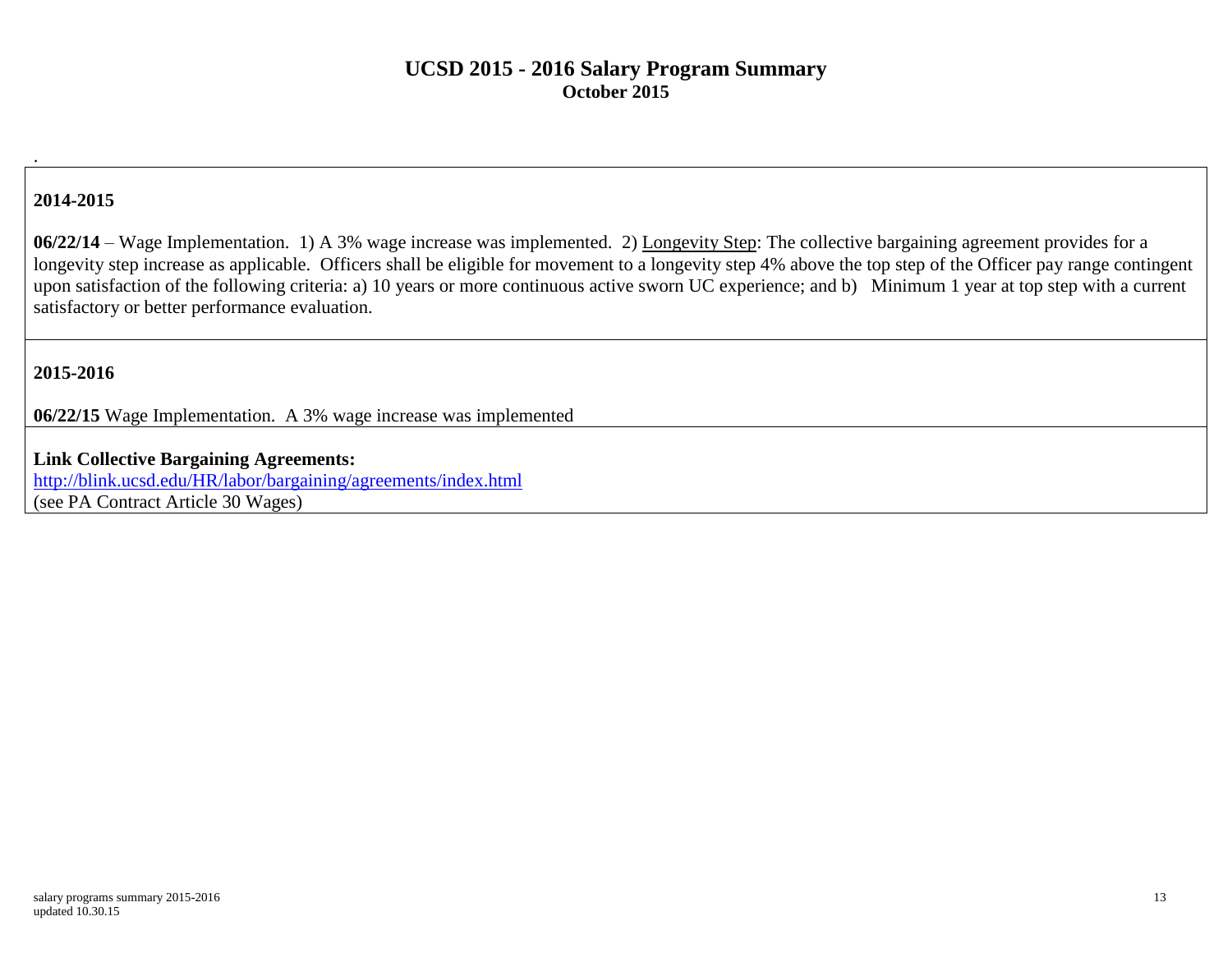## **UPTE Research Unit (RX)**

#### **Previous Wage Increase**

**2007-2008:**

07/01/07 Wage Implementation. Evening and Night Shift Differential rates were increased \$0.15 per hour.

10/01/07 Wage Implementation. A 3.8% wage increase was implemented. Rates (steps) were adjusted and all RX employees were eligible for the increase.

01/01/08 Wage Implementation. Career nonprobationary RX employees were eligible for a one-step merit increase, based on satisfactory (solid) or better performance.

**2008-2009:** None

**2009-2010:** None

### **2010-2011:**

07/01/10 Wage Implementation. A \$1,000 lump sum payment, prorated by the appointment percentage, was paid to eligible RX employees.

10/01/10 Wage Implementation. A 2.5% wage increase was implemented. Rates (steps) were adjusted and all RX employees were eligible for the increase.

01/01/11 Wage Implementation. Career non-probationary RX employees were eligible for a one-step merit increase, based on satisfactory (solid) or better performance.

04/01/11 Wage Implementation. A .5% wage increase was implemented. Rates (steps) were adjusted. Lump sum payment in lieu of retro.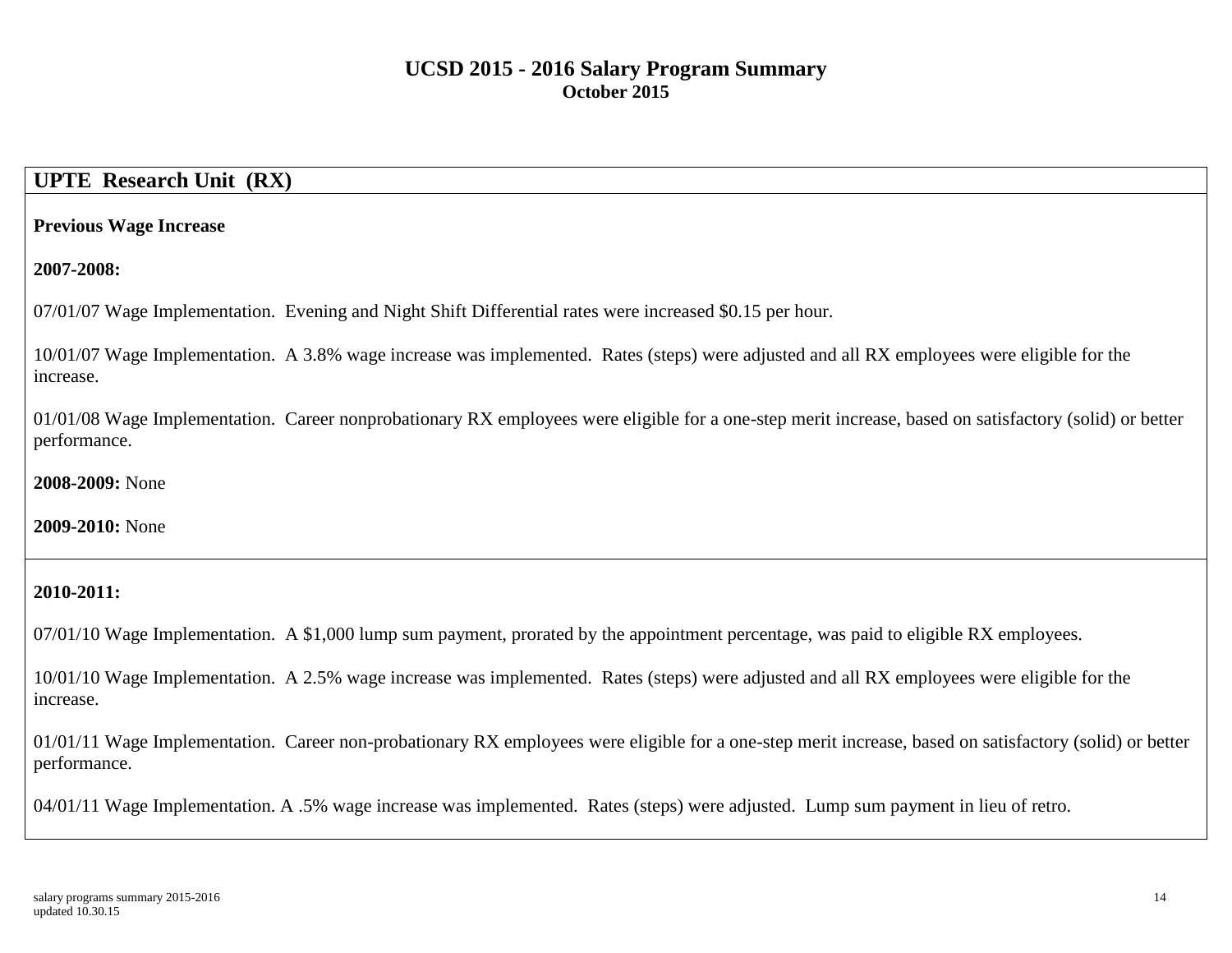### **2011-2012:**

10/01/11 Wage Implementation. A 3% wage increase was implemented.

01/01/12 Wage Implementation. One merit step increase was implemented.

### **2012-2013:**

10/01/12 Wage Implementation. A 3% wage increase will be implemented.

01/01/13 Wage Implementation. One merit step increase will be implemented.

### **2013-2014:**

01/01/14 Wage Implementation. A 4% wage increase was implemented. Lump Sum Payment Ratification Signing Bonus of \$100.

## **2014-2015:**

10/1/14 Wage Implementation. A 3% wage increase was implemented.

## **2015-2016:**

10/1/15 Wage Implementation. A 3% wage increase was implemented.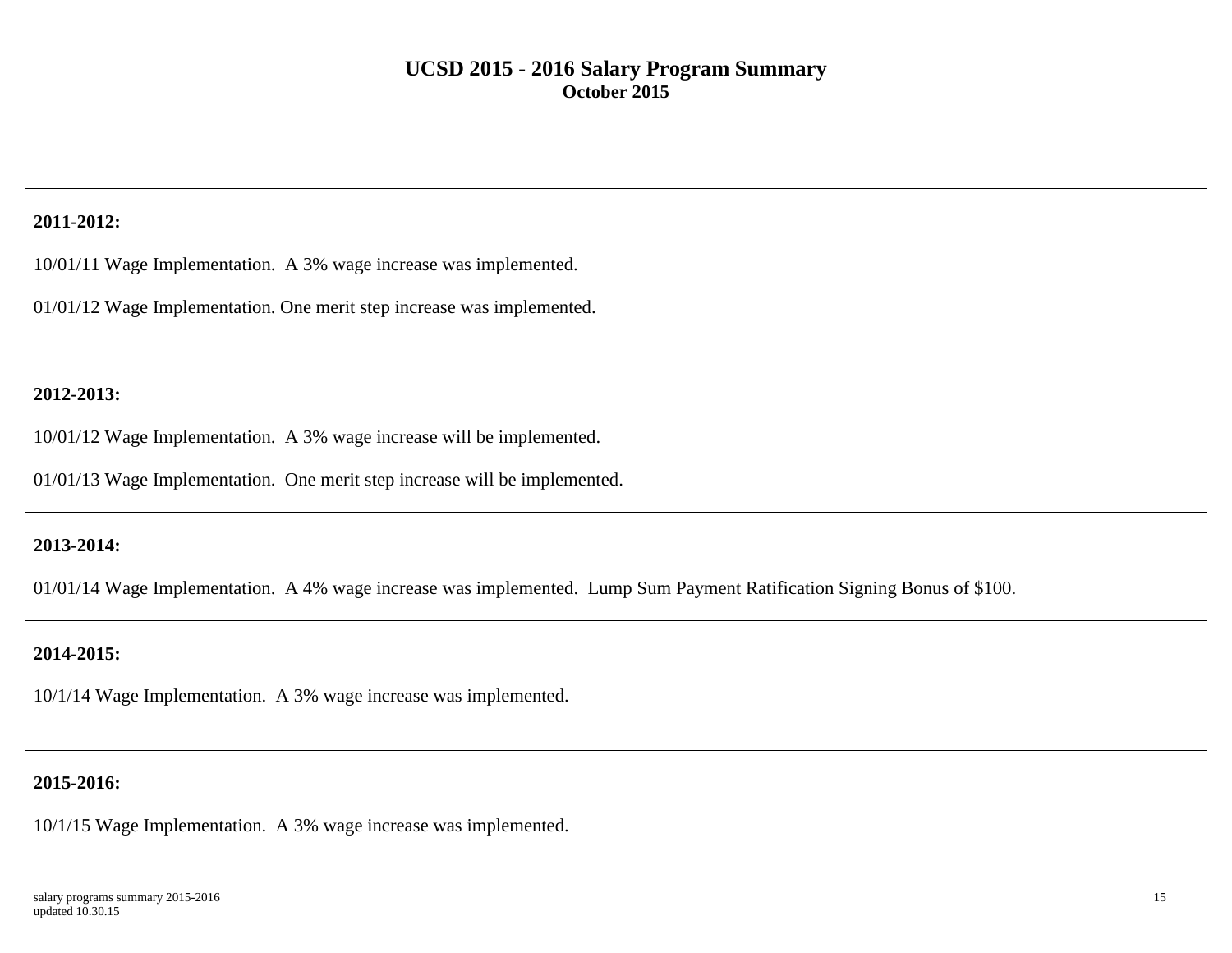**Link to Collective Bargaining Agreements:** <http://blink.ucsd.edu/HR/labor/bargaining/agreements/index.html> (See RX Contract Article 6 Compensation)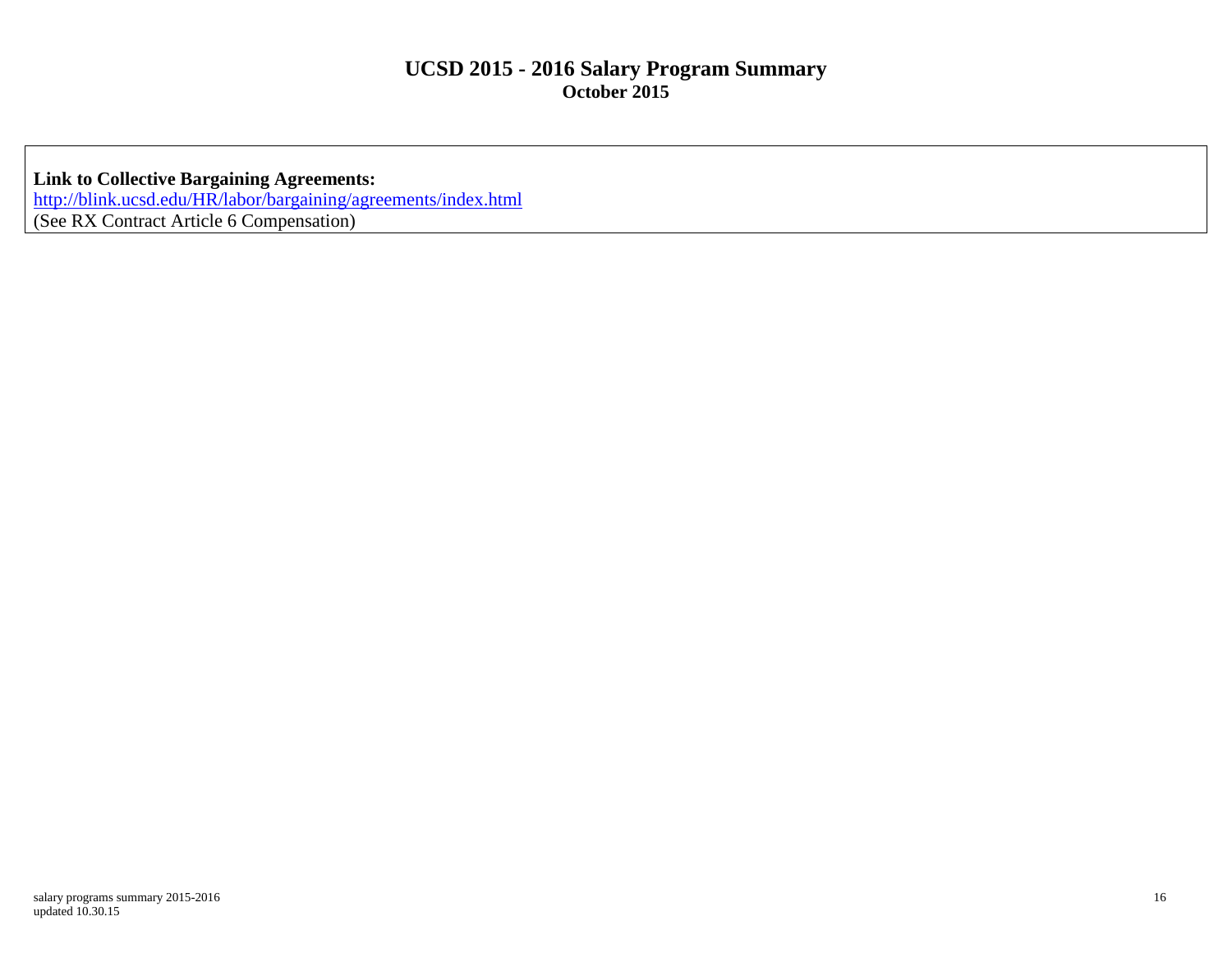## **AFSCME Service Unit (SX)**

#### **Previous Wage Increase**

#### **2009-2010:**

07/01/09 Wage Implementation. A 1% wage increase was implemented. The SX ranges were adjusted by 1%, and all SX employees were eligible for the increase. A \$12.00 minimum rate was implemented.

10/01/09 Wage Implementation. A 3% across-the-board increase and a new experience-based step structure with a \$12.50 minimum rate were implemented.

### **2010-2011:**

10/01/10 Wage Implementation. A 3% wage increase was implemented. Rates (steps) were adjusted and all SX employees were eligible for the increase. A new \$13.00 minimum rate was implemented.

#### **2011-2012:**

07/01/11 Wage Implementation. One Step increase for non-probationary career employees within the range. Additional step for eligible employees.

11/01/11 Wage Implementation. A 3% was increase was implemented. Minimum salary increased from \$13.00 to \$13.70. Lump sum payment for employees at, near or above the maximum of the range for remaining portion of 3% increase. Lump sum in lieu of retro.

#### **2012-2013:**

07/01/12 Wage Implementation. Merit step increase. Additional step for eligible employees.

10/01/12 Wage Implementation. A 3% wage increase will be implemented. Minimum salary to \$14.42.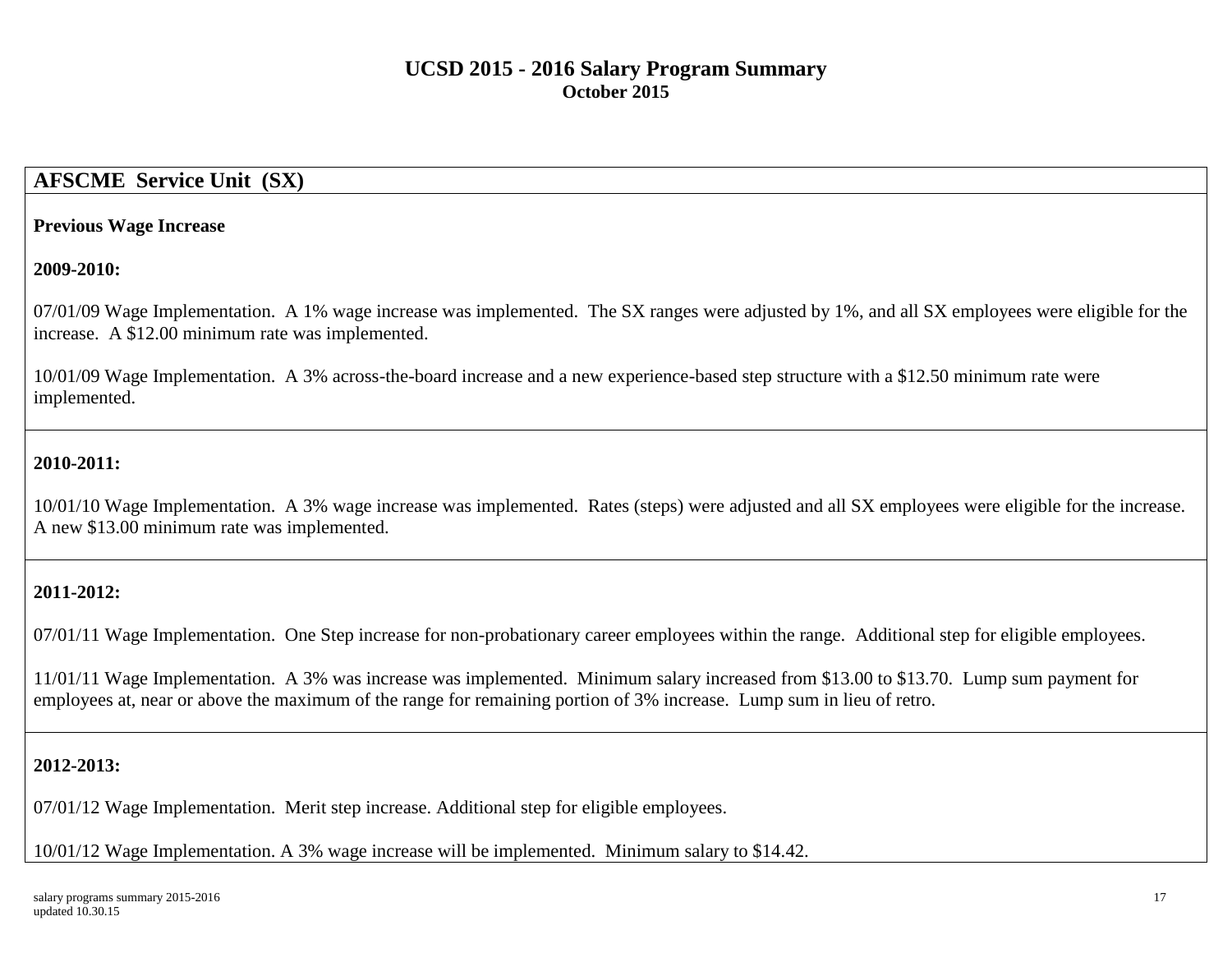## **2013-2014:**

07/07/13 Wage Implementation One step increase was implemented for all non-probationary SX employees who were within range and who were in the bargaining unit on the effective date and date of the compute. No lump sum for employees at the top of the range. Additional step for eligible employees.

05/11/14 Wage Implementation. 4.5% range adjustment to be implemented. Lump Sum Ratification Signing Bonus of \$200.

### **2014-2015:**

07/01/14 Wage Implementation. 4.5% range adjustment was implemented and one step increase was implemented for all non-probationary SX employees who were within range and who were in the bargaining unit on the effective date and date of the compute. No lump sum for employees at the top of the range

## **2015-2016**

07/01/15 Wage Implementation One step increase was implemented for all non-probationary SX employees who were within range and who were in the bargaining unit on the effective date and date of the compute. No lump sum for employees at the top of the range.

10/01/2015 Wage Implementation. A 3% wage increase was implemented.

**Link Collective Bargaining Agreements:** <http://blink.ucsd.edu/HR/labor/bargaining/agreements/index.html>

(see SX Contract Article 41 Wages)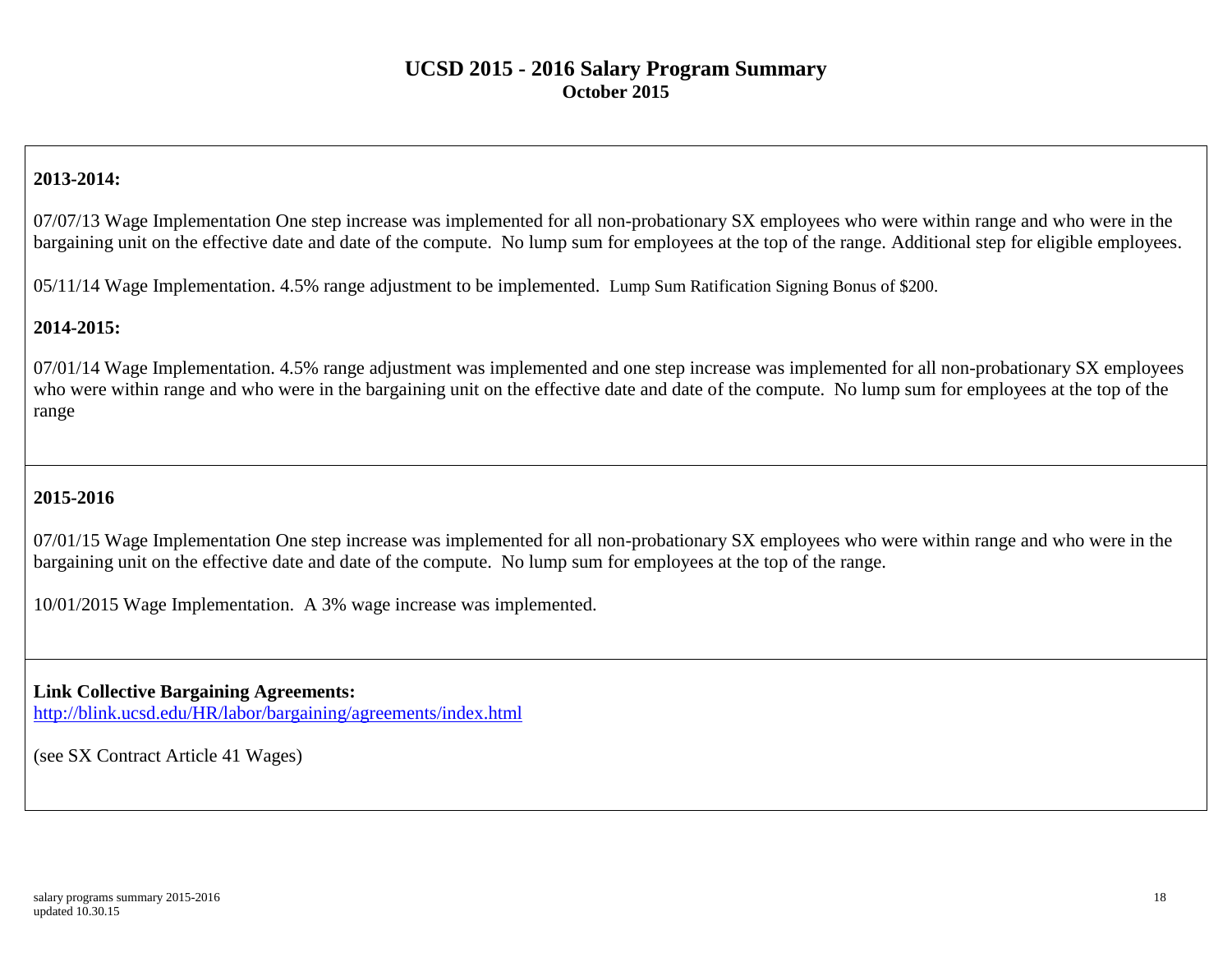# **UPTE Technical Unit (TX)**

#### **Previous Wage Increase**

**2007-2008:**

07/01/07 Wage Implementation. Evening and Night Shift Differential rates were increased \$0.15 per hour.

10/01/07 Wage Implementation. A 3.7% wage increase was implemented. Rates (steps) were adjusted and all TX employees were eligible for the increase.

01/01/08 Wage Implementation. Career nonprobationary TX employees were eligible for a one-half step merit increase, based on satisfactory (solid) or better performance.

**2008-2009:** None

**2009-2010:** None.

## **2011-2012:**

10/01/11 Wage Implementation. A 3% wage increase was implemented.

01/01/12 Wage Implementation. One half step merit increase was implemented.

### **2012-2013:**

10/01/12 Wage Implementation. A 3% wage increase will be implemented.

01/01/13 Wage Implementation. A one half step merit increase will be implemented.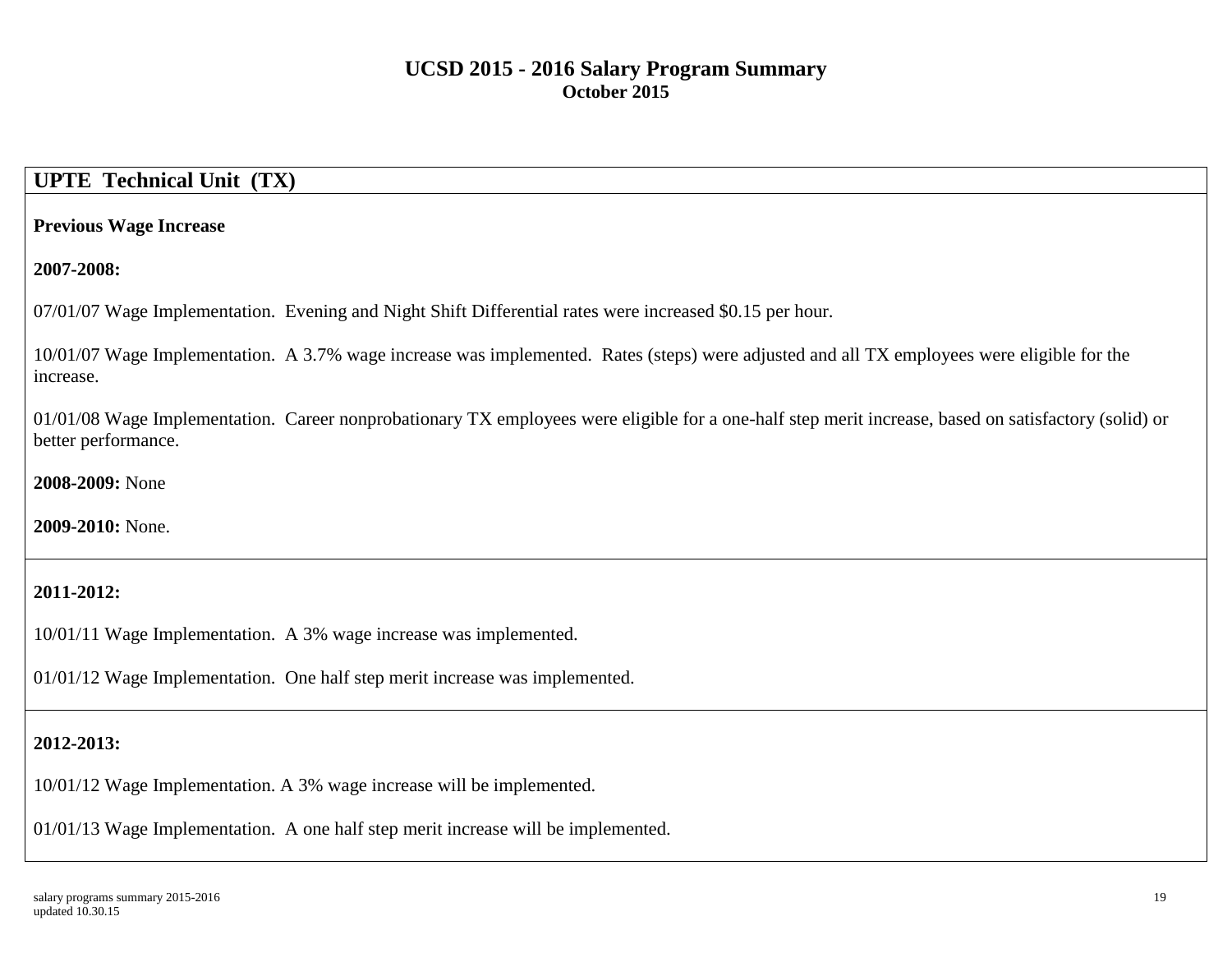### **2013-2014:**

01/01/14 Wage Implementation. A 4% wage increase was implemented. Lump Sum Ratification Signing Bonus of \$100. On call rate increased to \$5.00. LATG Certification pay increased to \$100.

### **2014-2015:**

10/1/14 Wage Implementation. A 3% wage increase will be implemented.

### **2015-2016:**

10/1/15 Wage Implementation. A 3% wage increase wasimplemented.

#### **Link to Collective Bargaining Agreements:**

<http://blink.ucsd.edu/HR/labor/bargaining/agreements/index.html>

(see TX Contract Article 6 Compensation)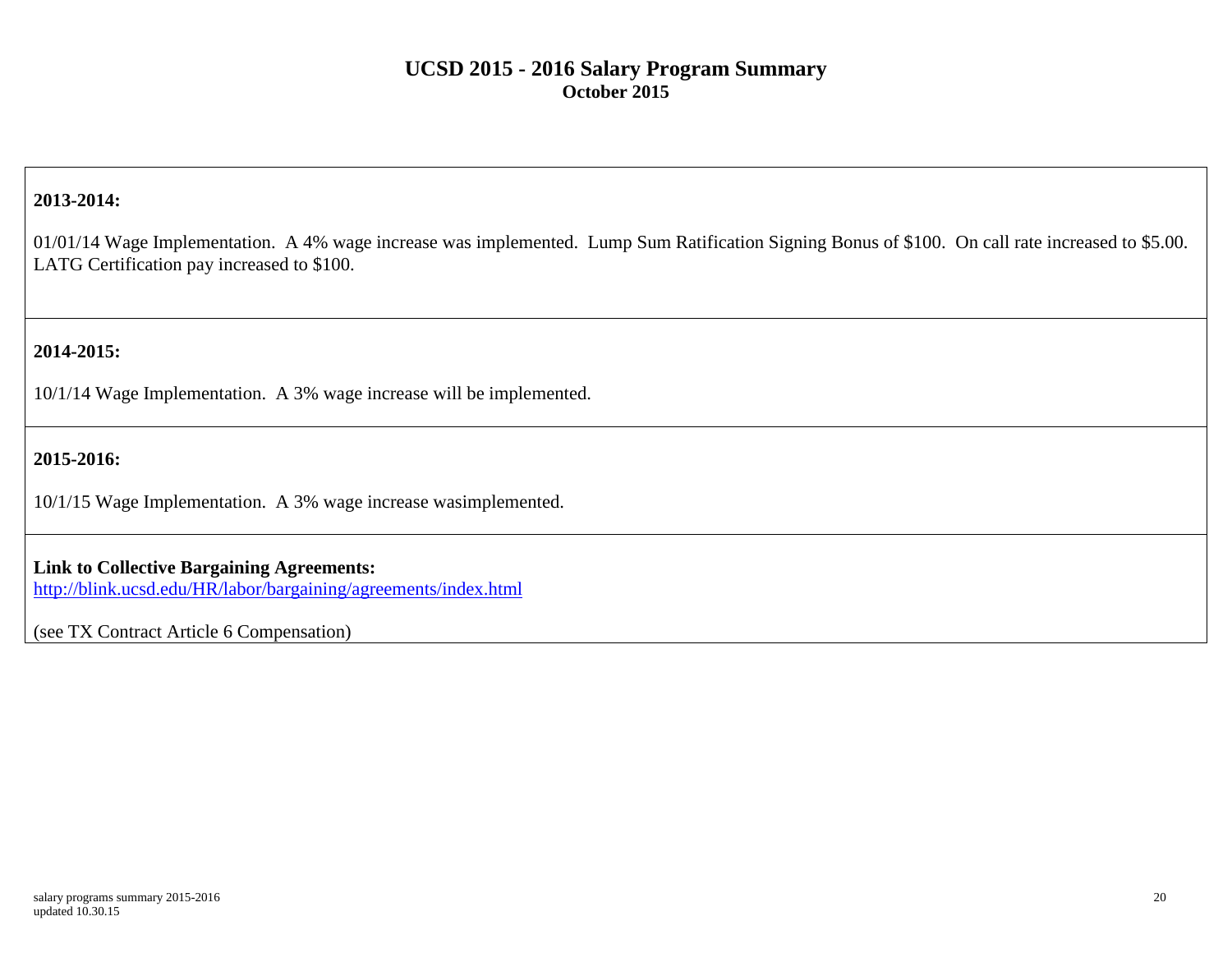# **Policy Covered Employees (Unit 99)**

#### **Previous Wage Increase**

### **2007-2008:**

10/1/07 Merit Program. A merit program was implemented for career, nonprobationary policy-covered employees. The merit pool was funded at 4.0%.

10/1/07 Equity/Parity Program. A special equity/parity program was implemented for policy-covered employees. The equity pool was funded at 1.0%.

### **2008-2009:**

7/1/2008: A new salary structure was implemented and bring to minimum increases granted where necessary.

No 2008-2009 merit program.

### **2009-2010:**

9/1/09 Salary Reduction/Furlough Program. Salary cuts ranging from 4% to 10% were implemented with a corresponding furlough program to provide time-off in proportion to the cut percentage.

# **2010-2011:**

09/01/10 Salary Reduction/Furlough Program ended 8/31/10. Salaries were restored 9/1/10.

1/1/11 A new MSP salary structure was implemented, and bring to minimum increases granted to individuals whose salaries fell below the new range minimum. A new healthcare PSS grade 8 was implemented.

### **2011-2012:**

07/01/11 Wage Implementation. A 3% merit increase was implemented.